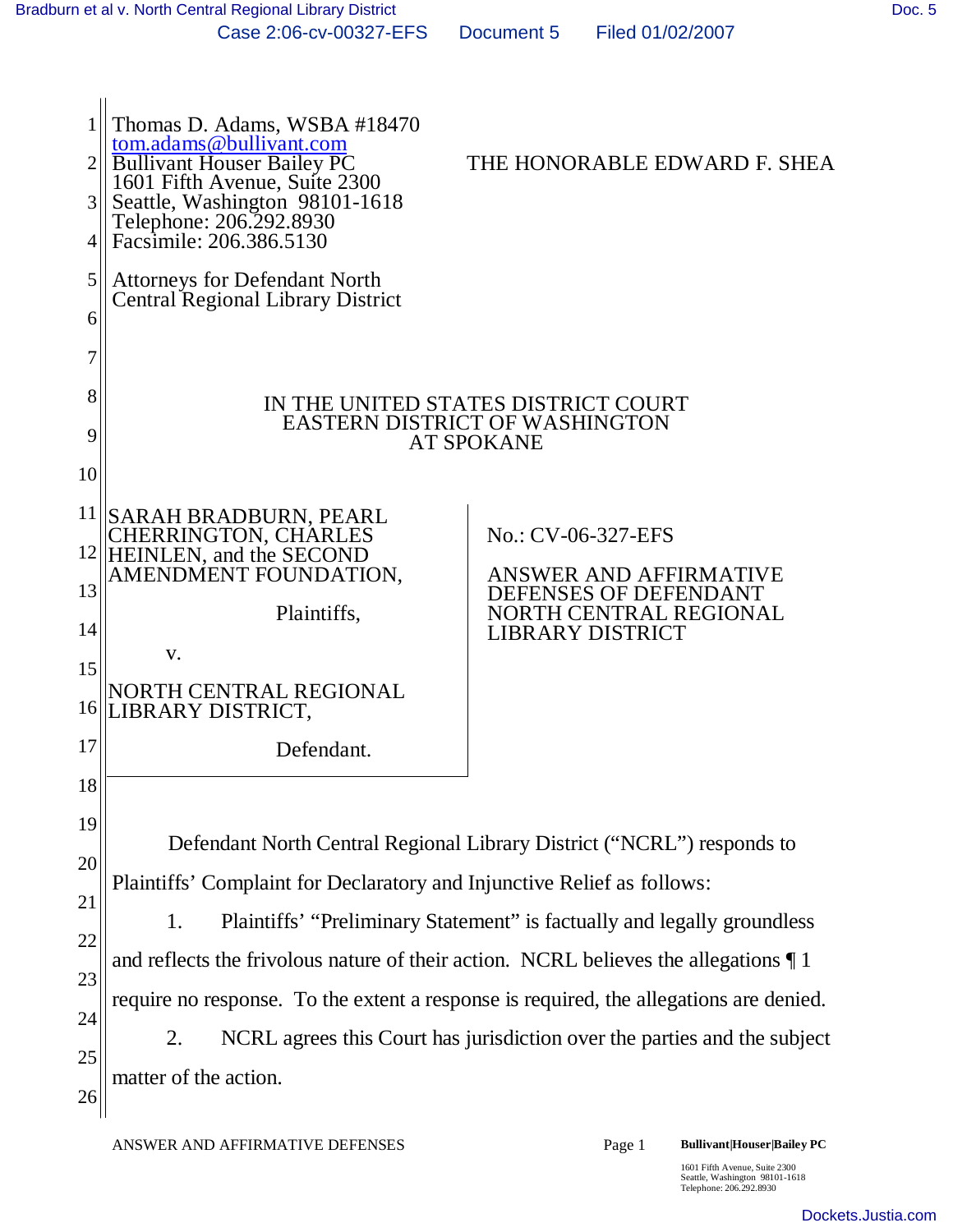Case 2:06-cv-00327-EFS Document 5 Filed 01/02/2007

1 2 3 3. NCRL agrees this Court may exercise supplemental jurisdiction over Plaintiffs' claim under the Constitution of the State of Washington but denies that this Court should exercise its discretion in this respect.

4. NCRL agrees venue is proper in this Court.

4

5 6 5. NCRL lacks knowledge or information sufficient to form a belief of the allegations ¶ 5 and therefore denies.

7 8 6. NCRL lacks knowledge or information sufficient to form a belief of the allegations ¶ 6 and therefore denies.

9 10 7. NCRL lacks knowledge or information sufficient to form a belief of the allegations ¶ 7 and therefore denies.

11 12 8. NCRL lacks knowledge or information sufficient to form a belief of the allegations ¶ 8 and therefore denies.

13 14 15 16 17 18 19 9. NCRL agrees it was formed in 1960 to provide library services for municipalities within Chelan, Douglas, Ferry, Grant, and Okanogan Counties. NCRL is dedicated to increasing the quality of life throughout North Central Washington by expanding the benefits offered to and provided by a reading public. NCRL provides the tools, programs, and books to inspire citizens of North Central Washington to read and to continue learning. NCRL is strongly committed to children's literacy. Its mission it to promote reading and lifelong learning.

20 21 22 23 10. NCRL agrees that internet connectivity is increasingly common in all geographic locations and that, generally speaking, such connectivity serves a valuable societal function. Otherwise, the allegations of ¶ 10 are merely part of Plaintiffs' polemic and require no response from NCRL.

24 25 26 11. NCRL agrees that the internet offers access to a vast amount of information. NCRL also understands that the internet may offer access to misinformation, illegal content, and content not properly accessible to all. NCRL has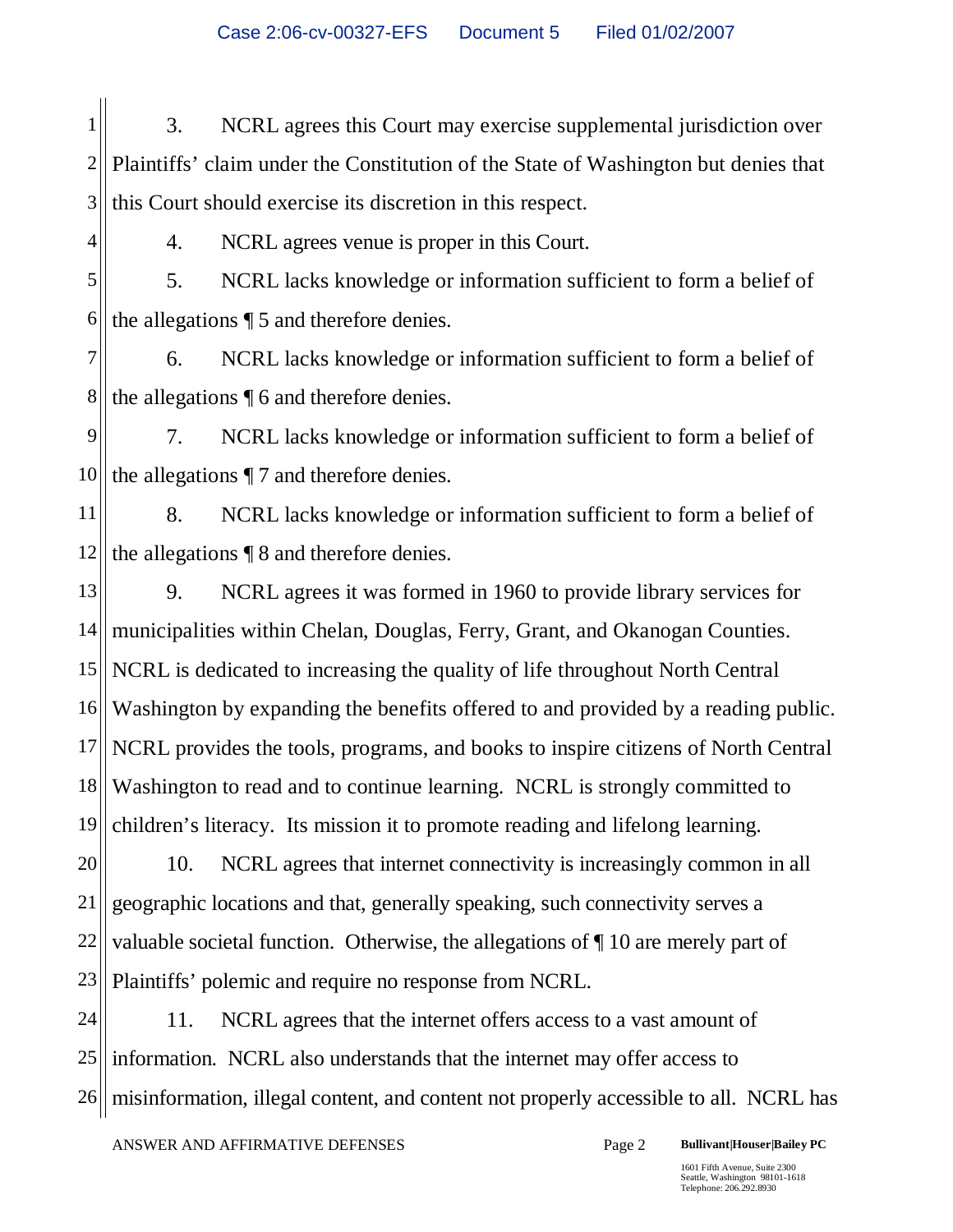1  $2\parallel$ 3 4 5 legal responsibilities concerning internet access established by law, including without limitation the Children's Internet Protection Act ("CIPA"). NCRL has no way to know whether "sexually-oriented material … constitutes a very small fraction of total Web content" as Plaintiffs contend. Otherwise, the allegations of  $\P$  11 are merely part of Plaintiffs' polemic and require no response from NCRL.

6 7 12. NCRL agrees that internet access can enrich and enhance the learning process for the citizens it serves.

8 9 10 13. NCRL does not presently utilize the internet filter system described by Plaintiffs. Consequently NCRL lacks knowledge sufficient to form a belief as to the truth or falsity of the allegations of ¶ 13 and therefore denies them.

11 12 13 14. NCRL does not presently utilize services offered by Secure Computing. Consequently NCRL lacks knowledge sufficient to form a belief as to the truth or falsity of the allegations of ¶ 14 and therefore denies them.

14 15 16 17 18 15. NCRL does not presently utilize services offered by Secure Computing. Consequently NCRL lacks knowledge sufficient to form a belief as to the truth or falsity of the allegations of ¶ 15 and therefore denies them. NCRL denies it has ever operated an internet filtering system in contravention of the standards established by the Constitutions of the United States or the State of Washington.

16. NCRL denies the allegations of ¶ 16.

19

20 21 22 23 17. NCRL does not know what topics Plaintiff Bradburn researched or attempted to research through internet resources it provided or when or where Plaintiff Bradburn attempted such research. NCRL denies all other allegations of ¶17.

24 25 26 18. NCRL does not know what topics Plaintiff Cherrington researched or attempted to research through internet resources it provided or when or where Plaintiff Bradburn attempted such research. NCRL denies all other allegations of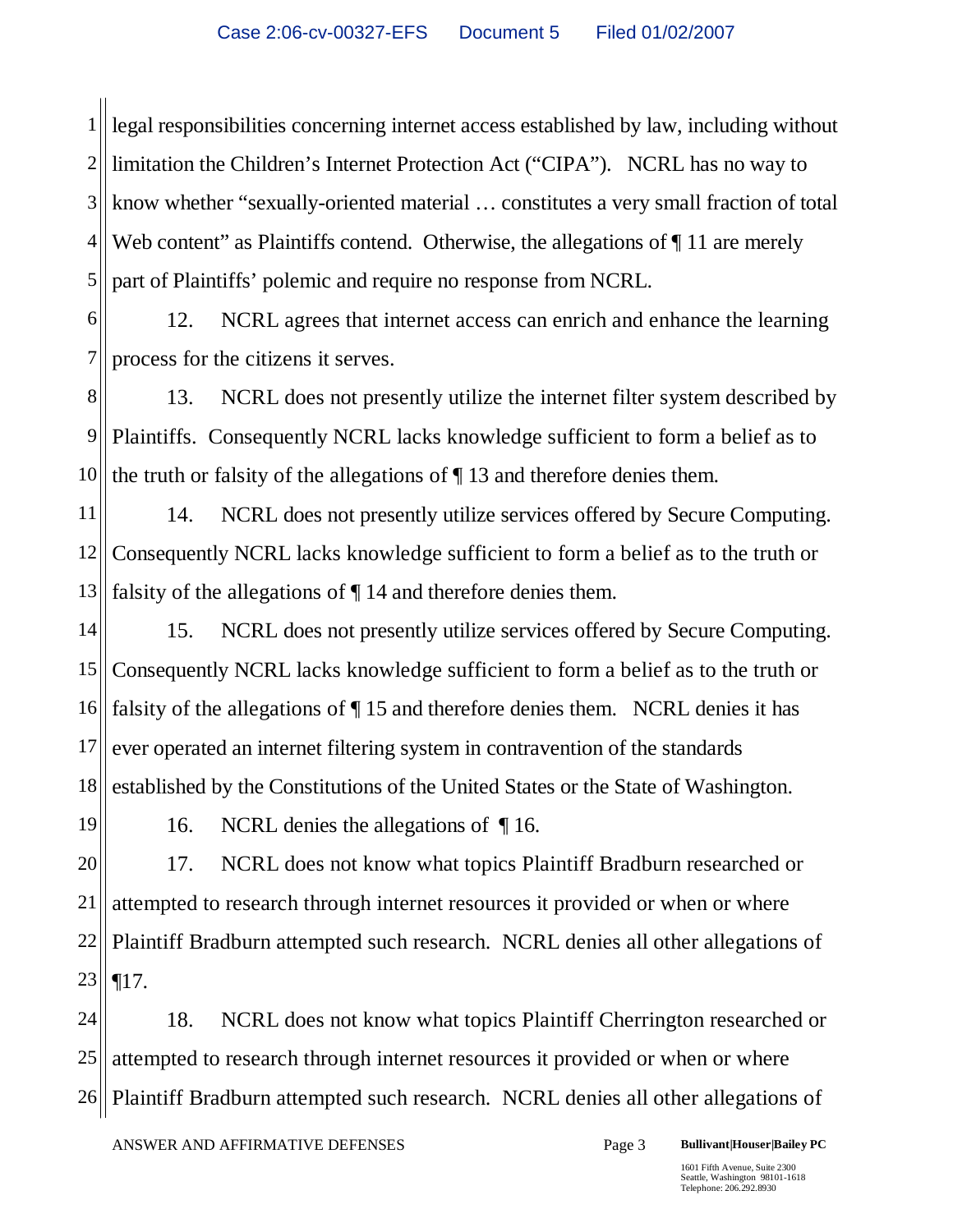|                | $\P 18.$                                                                   |                                                                                     |  |
|----------------|----------------------------------------------------------------------------|-------------------------------------------------------------------------------------|--|
| $\overline{2}$ | 19.                                                                        | NCRL does not know what topics Plaintiff Heinlen researched or                      |  |
| 3              |                                                                            | attempted to research through internet resources it provided or when or where       |  |
| $\overline{4}$ |                                                                            | Plaintiff Heinlen attempted such research. Upon information and belief Plaintiff    |  |
| 5              |                                                                            | Heinlen is an avid user of social networking sites and maintains a "blog" under the |  |
| 6              |                                                                            | pseudonym "Cannibal Chuck" accessible through the following link:                   |  |
| 7              | http://www.myspace.com/cannibalchuck. NCRL denies all other allegations of |                                                                                     |  |
| 8              | $\P19.$                                                                    |                                                                                     |  |
| 9              | 20.                                                                        | NCRL lacks knowledge or information about the content or                            |  |
| 10             |                                                                            | philosophy of the magazine and internet site entitled "Women & Guns" or             |  |
| 11             |                                                                            | www.womenandguns.com. All other allegations of 120 are denied.                      |  |
| 12             | 21.                                                                        | The allegations of $\P$ 21 are denied.                                              |  |
| 13             | 22.                                                                        | NCRL incorporates each of its previous responses to Plaintiffs'                     |  |
| 14             | allegations.                                                               |                                                                                     |  |
| 15             | 23.                                                                        | The allegations of $\square$ 23 are denied.                                         |  |
| 16             | 24.                                                                        | NCRL incorporates each of its previous responses to Plaintiffs'                     |  |
| 17             | allegations.                                                               |                                                                                     |  |
| 18             | 25.                                                                        | The allegations of $\P$ 25 are denied.                                              |  |
| 19             |                                                                            |                                                                                     |  |
| 20             |                                                                            | In further response to Plaintiffs' Complaint, NCRL alleges the following            |  |
| 21             | <b>Affirmative Defenses:</b>                                               |                                                                                     |  |
| 22             | 26.                                                                        | NCRL incorporates each of its previous responses to Plaintiffs'                     |  |
| 23             | allegations.                                                               |                                                                                     |  |
| 24             | 27.                                                                        | Plaintiffs allegations fail to state a claim upon which relief can be               |  |
| 25             | granted.                                                                   |                                                                                     |  |
| 26             | 28.                                                                        | Plaintiffs claims have been rendered moot by NCRL's recent                          |  |
|                |                                                                            | ANSWER AND AFFIRMATIVE DEFENSES<br><b>Bullivant Houser Bailey PC</b><br>Page 4      |  |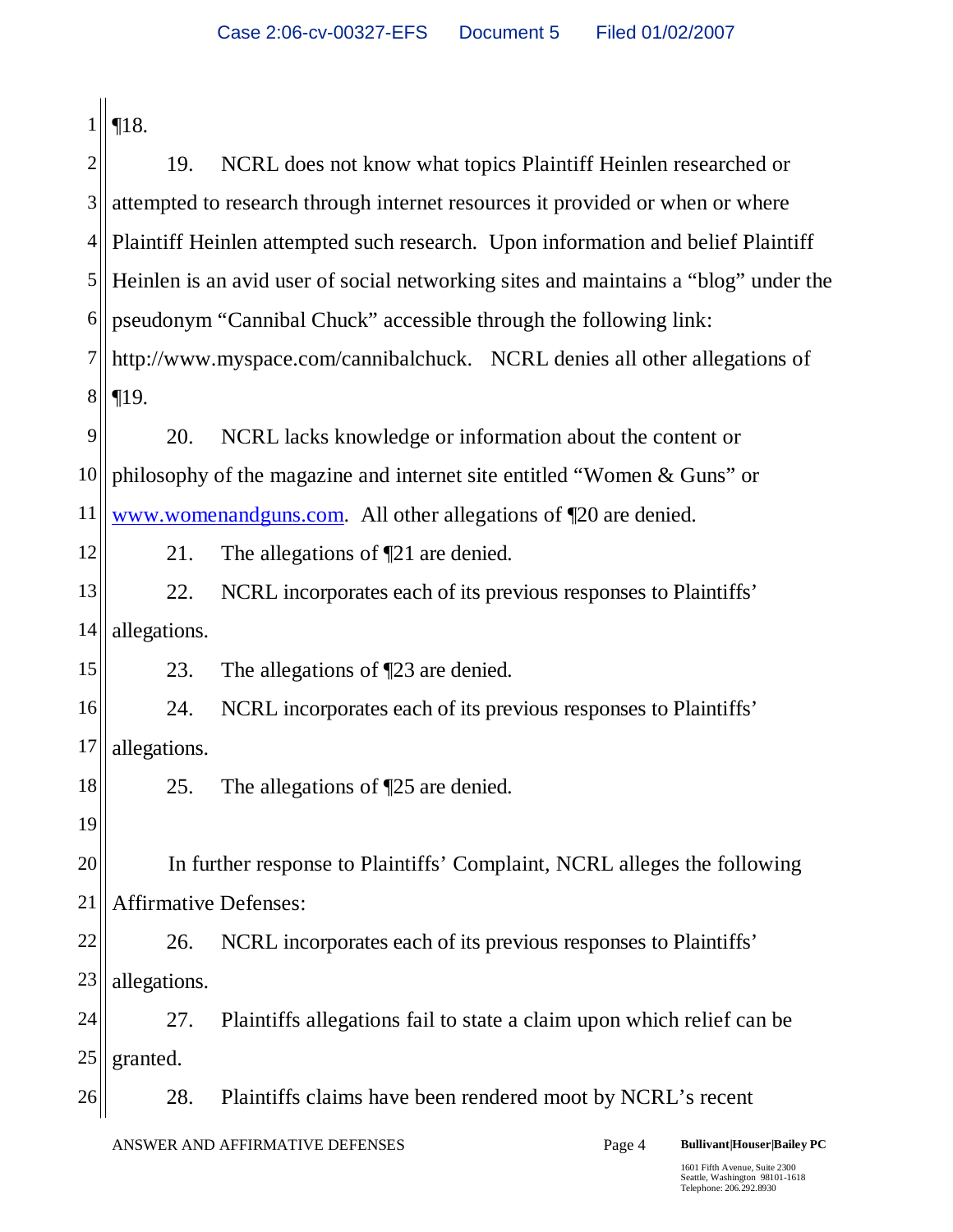1 2 3 4 installation of an internet filtering system known generally as "Fortinet." Such system went into effect in approximately October 2006 in the normal course of NCRL operations as part of a system wide telecommunications upgrade and for reasons having nothing to do with Plaintiffs' allegations.

5 6 29. Plaintiffs have failed to allege facts constituting a present case or controversy.

7 8 9 10 11 30. Prior to and after the installation of Fortinet, one or more of Plaintiffs failed to seek assistance from NCRL staff in gaining access to internet sites they may have found inaccessible. NCRL has and always has had a procedure in place for dealing with such inquiries. Such policy was made known generally to citizens using NCRL facilities yet Plaintiffs chose not to avail themselves of the process.

12 13 14 15 16 31. Plaintiffs claims are not well-grounded in fact or law and are frivolous under state and federal law. Had Plaintiffs performed reasonable due diligence prior to filing this action they would have discovered the existence and effect of the current internet filter system utilized by NCRL and may have been provided the very access they claim to have been denied.

17 18 19 32. Plaintiffs claims are not actionable under 42 USC 1983 et. seq. WHEREFORE, having answered Plaintiffs' Complaint and having alleged its presently known Affirmative Defenses, NCRL prays that:

20 21 (1) Plaintiffs Complaint be dismissed and judgment entered in favor of NCRL;

22 23 (2) NCRL recover its costs and all attorney fees allowed by law including, without limitation, laws such as 42 USC 1988 and Fed. R. Civ. Pro 11;

24 25 (3) NCRL recover such other legal or equitable relief as this Court deems appropriate.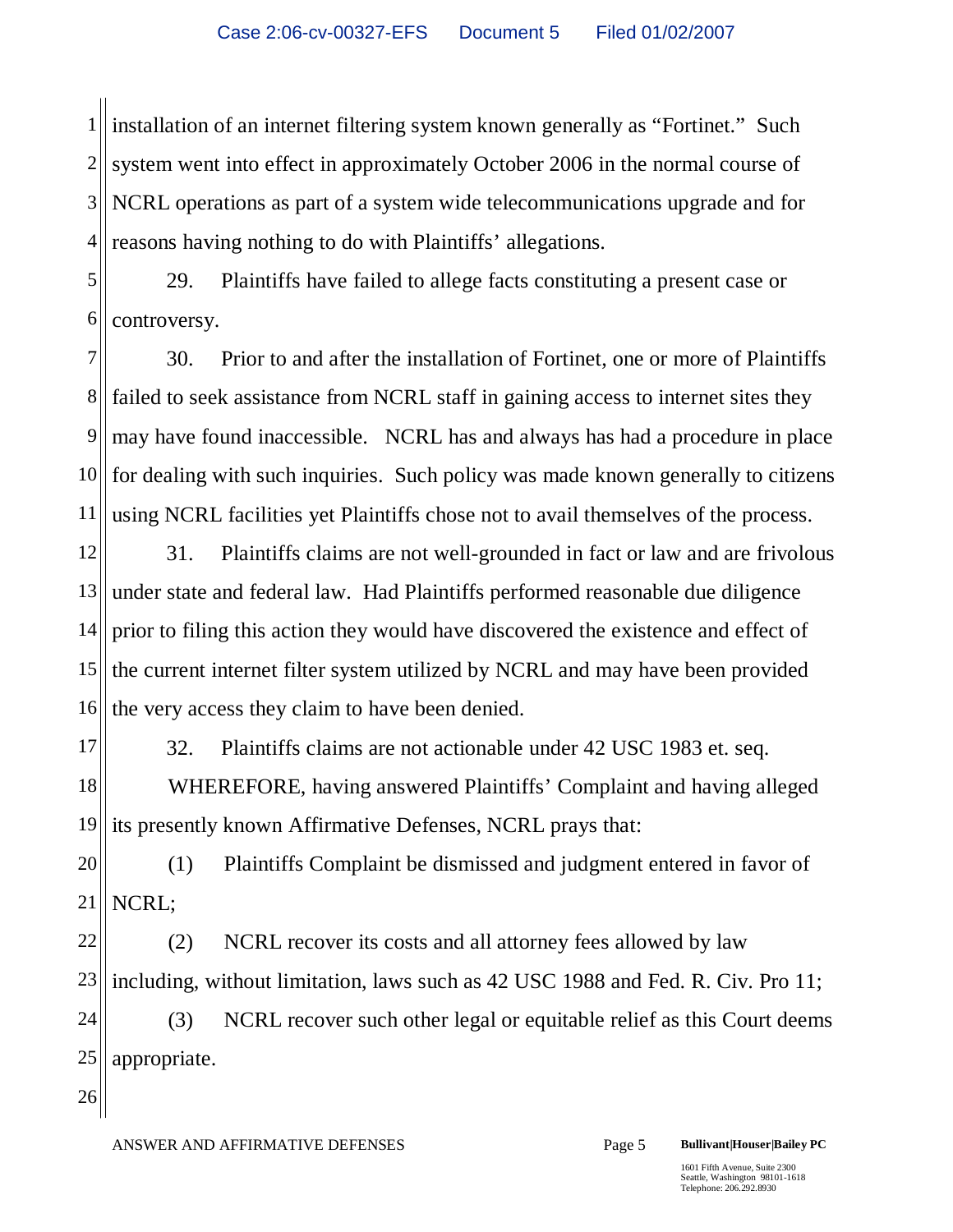